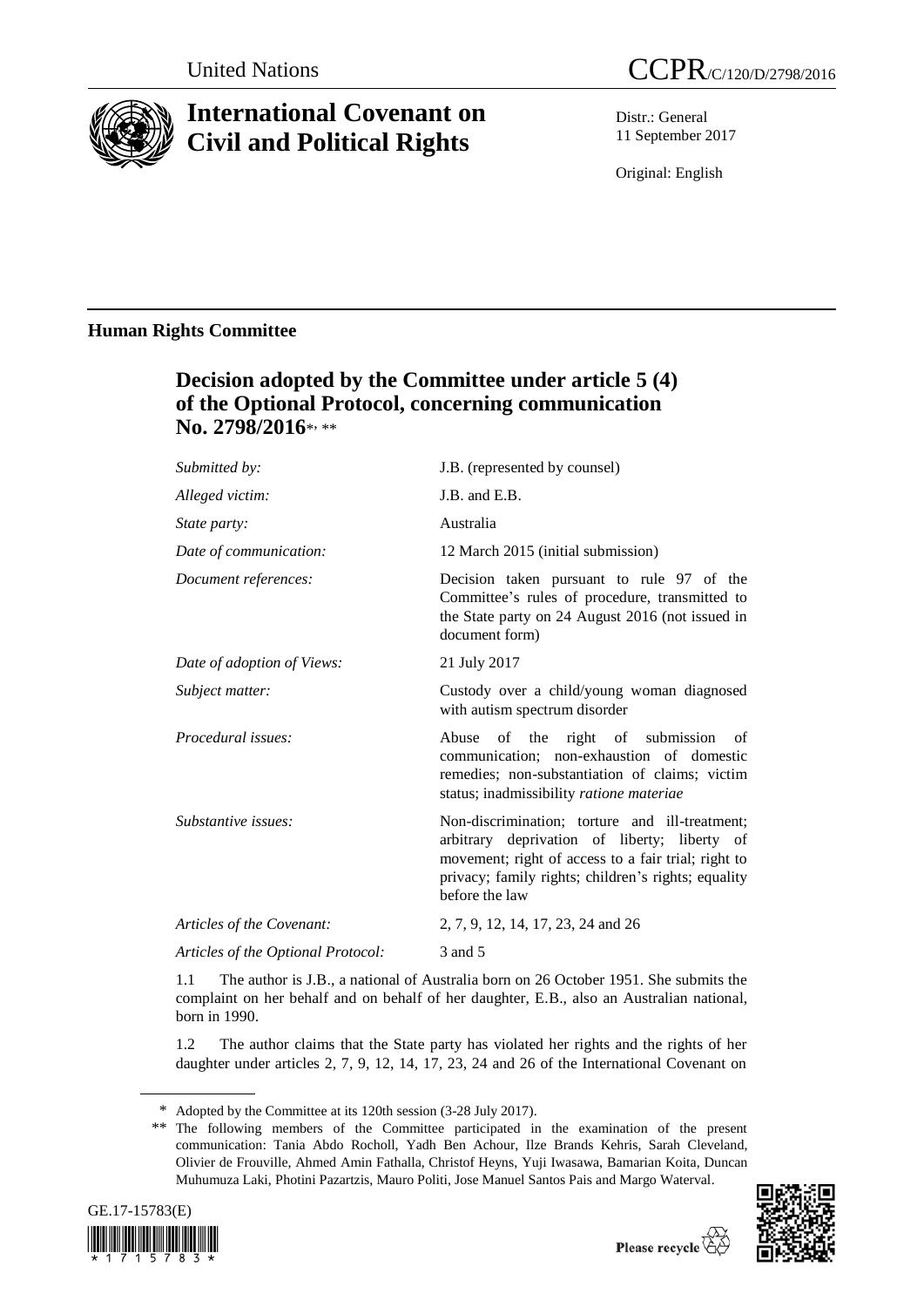Civil and Political Rights, because her daughter, who is diagnosed with autism spectrum disorder, was taken from her custody by the New South Wales Government Department of Community Services when she was 6 years old. The Optional Protocol entered into force for the State party on 25 December 1991. The author is represented by counsel, Christopher Kogias.

1.3 On 13 March 2017, the Committee, acting through its Special Rapporteur on new communications and interim measures, decided to consider the questions of admissibility and the merits of the communication separately.

## **The facts as submitted by the author**

2.1 The author married her daughter's father on 25 April 1987. They separated on 29 January 1990, when the author was four months pregnant. The father had some contact with his daughter after she was born, but ceased all contact after she turned 3 years old. The author submits that, the same year, her daughter was diagnosed as having "moderate autistic tendencies" by the Kogarah Diagonistic Clinic. About a year and a half later, she was diagnosed with "mild autistic tendencies" by the same clinic.

2.2 The author submits that she came to the attention of the Department of Community Services in 1995 following an incident in which her daughter developed a small blue rash/lump on the upper part of her cheek. Department workers came to her home to investigate and accused her of abusing her daughter. The author explains that she had taken her daughter to see the family doctor the day before and he had diagnosed the rash as being an allergic reaction to a mosquito bite. The doctor telephoned the Department to assure them that the mark on her daughter's cheek was not a result of any abuse by the mother, and he appeared as a witness for her in the court proceedings in 1996 and 1997.

2.3 The author states that, on 6 August 1996, there was a confrontation between her and the same Department of Community Services workers who had come to investigate the year before. She claims the workers "provoked" her, then called in a mental health team and had her admitted to the psychiatric ward of the local hospital. The workers told the doctors that the author had threatened to kill herself and her daughter, which the author denies. She was kept in the hospital for three days then released because she was not found to have any mental illness.

2.4 On 14 August 1996, the Department of Community Services commenced court proceedings against the author to remove her daughter from her care, relying on a psychiatric report from a psychologist who was also an employee of the Department. During the proceedings, the author's daughter was placed with foster parents. The author claims that, when her daughter asked for her during that time, the Department workers told her that her mother had abandoned her. On 21 July 1997, the court decided that the daughter should be placed with her father.<sup>1</sup> According to the author, when their daughter was placed in his care, her ex-husband and his new wife were strangers to her. She also suggests that her ex-husband's new wife was not happy about having to care for a young child with autism.

2.5 The author complains that the court proceedings were "a terrible miscarriage of justice". She claims that the proceedings were unfair and that she could not effectively cross-examine the Department of Community Services witnesses who provided testimony against her. The Department alleged that the daughter was in need of care and that the author was an unfit mother. The author maintains that she had been a good mother who had done everything possible for her daughter, attending to all her needs. She adds that, as demonstrated by her fight throughout the years to regain custody of her child, she loves her very much.

2.6 The author maintains that she had taught her daughter to read, count and talk and had taken her regularly to the baby health clinic for the first six years of her life to make sure that she was healthy and developing properly. She submits that the clinic had placed

<sup>&</sup>lt;sup>1</sup> A copy of the orders made by the Children's court on 21 July 1997 is attached to the author's affidavit sworn on 5 April 2002.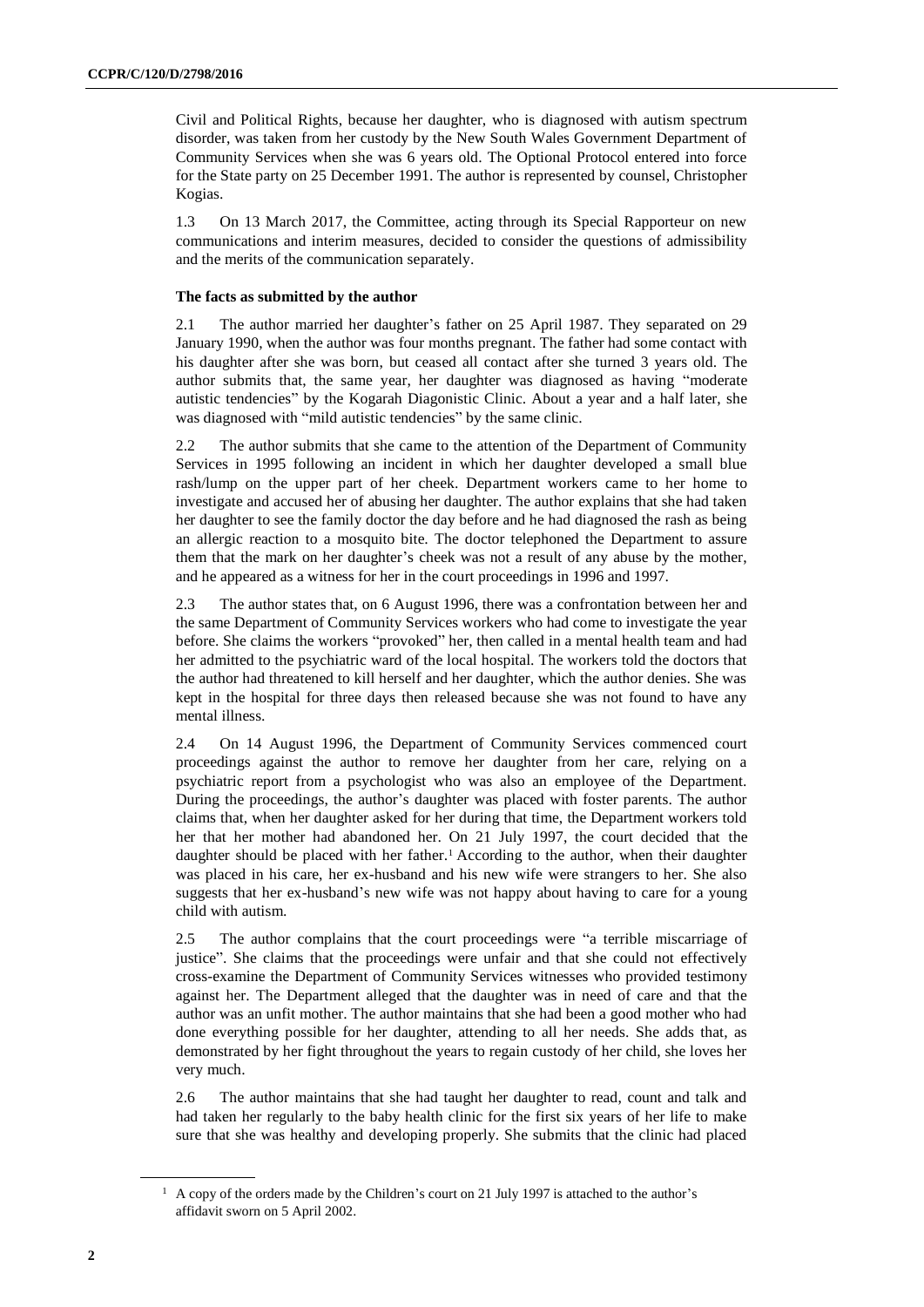the daughter on a list to see a speech therapist when she was two and a half years old. The author submits that she repeatedly contacted the Department of Community Services to remind them that the Kogarah Diagnostic Clinic had told them in 1993 and 1994 that the daughter needed to see a speech therapist as a high priority. The author explains that the Department ignored her, despite their promise to attend to the daughter's needs. From 1993 to 1995, the daughter attended preschool and play schools. In 1996, the author placed her daughter in the Loftus Satellite Class School with the help of the Autism Association of New South Wales, which gave her help and advice on how to take care of an autistic child. The author submits three affidavits in support of her parental capacities.

2.7 The author explains that, as her ex-husband had denied her any form of contact with her daughter and as she had concerns about the daughter being neglected, mistreated and abused by her father and stepmother, she decided in December 1999 to initiate proceedings in the Sydney Children's Court to rescind the care orders made by the court on 21 July 1997. The author submits that the Court rejected her request that an assessment be carried out of her daughter's intellectual capacity, and for her daughter to be able to participate in the proceedings to express her position as to her placement and treatment. The Court gave a supervision order to the Department of Community Services requiring the author's exhusband to permit reasonable contact between the mother, the daughter and the daughter's siblings.<sup>2</sup>

2.8 In April 2002, the author initiated new proceedings in the Sydney Children's Court, seeking a rescission of the care orders of 1997 and 2000. She submitted a request that her daughter, who was 12 years old at that time, be allowed to give evidence regarding the abuse and treatment by her father and stepmother, and a request that her daughter be assessed by an independent expert. Both requests were rejected. The author explains that the proceedings were later transferred to the Wyong Children's Court. The magistrate ordered that the daughter be allowed to have unsupervised contact visits with the author for two days every school holiday.

2.9 In January 2003, the author lodged an appeal with the Sydney District Court against the 2002 decision by the Wyong Children's Court. The Court ordered an assessment of her daughter by an expert attached to the Children's Court. The expert also interviewed the author, who was assessed as having "a chronic undiagnosed paranoid disorder" manifested by the "conspiracy theory" about the Department of Community Services. The expert placed very little emphasis on the medical reports filed by the author of doctors that she had been seeing over lengthy periods of time since she had lost the custody of her daughter. In the oral proceedings, the expert admitted that the author's daughter had said that she wanted to live with her mother and not with "those people who treat me bad" and that "my mummy has never treated me bad". However, the expert disregarded the wishes of the author's daughter because she believed that the author's daughter did not have the capacity to know what was in her best interest. The author submits that, as a consequence, the court ordered that her interaction with her daughter be limited to three hours of supervised contact every school holiday. The author indicates that, despite the fact that it was revealed during the proceedings that her daughter had been abused by her father and stepmother, she was still left in their care.

2.10 On 12 March 2003, the author filed an application in the Family Court of Australia in Melbourne, Victoria, which has Federal Jurisdiction, because she felt she was not getting a fair trial under the jurisdiction of the New South Wales court, but to no avail.

2.11 In February 2005, the Department of Community Services filed an application in the Children's Court at Wyong seeking custody of the daughter because, allegedly, the father no longer wanted to take care of her. The author applied for legal aid, but her request was rejected. Her solicitor withdrew from the proceedings and she had to withdraw her application.

2.12 On 18 February 2005, the author filed an application in the High Court of Australia seeking special leave to appeal the single-judge decision made on 20 September 2004 by the Family Court of Australia. She also sought an order from the High Court to prevent the

<sup>2</sup> No further details are provided.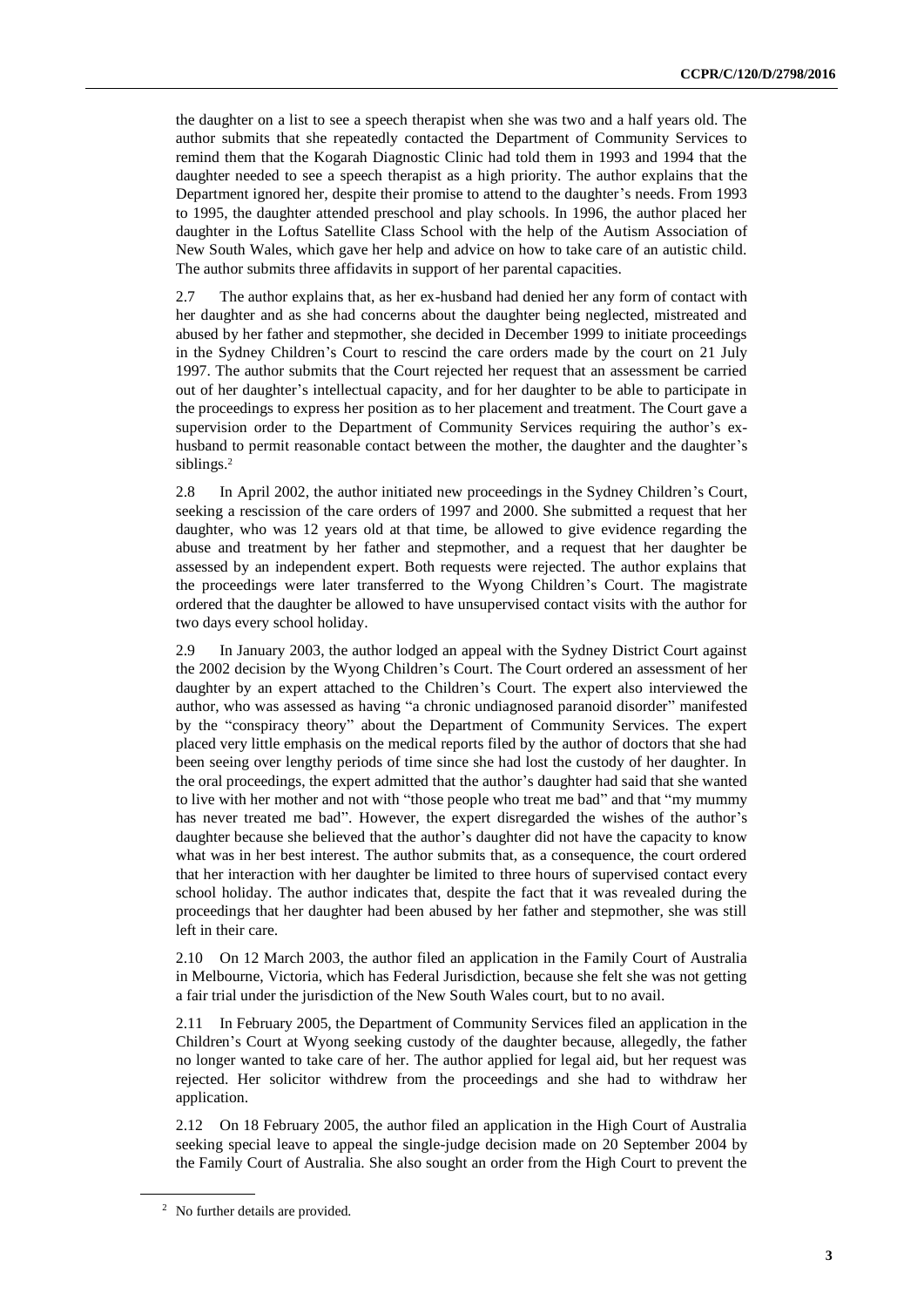Minister in charge of the Department of Community Services from proceeding with court action in the Wyong Children's Court, by which the latter had sought orders to place the author's daughter in the care and custody of new foster parents while the High Court determined the matter. The author also sought to take advantage of new rules applying to the High Court that came into effect in January 2005, allowing unrepresented applicants to file written submissions to the High Court to seek leave or special leave to appeal. Her application was rejected by the Registrar on the basis of rule 6.07, according to which such applications can be rejected by the Registrar if it appears on its face to be an abuse of process of the Court, or to be frivolous or vexatious. The author submits that her application did not fall in any of those categories.

2.13 The author sought federal legal aid assistance to lodge an appeal before the High Court of Australia, but her application was refused. She explains that, without such assistance, she could not proceed because she was not able to pay for a senior counsel to assist in the appeal.

2.14 The author explains that, in April 2008, with the daughter now turning 18 years of age, the Department of Community Services commenced proceedings to be in charge of her guardianship. The author made an application to the New South Wales Guardianship Tribunal to join the proceedings in order to seek a guardianship order in respect of her daughter. The Tribunal did not permit the author or her daughter to provide evidence and announced before the proceedings had ended that it was not considering issuing a guardianship order in favour of the author. During the proceedings, a medical report was disclosed stating that the author's daughter was receiving "sexual assault counselling". Due to a lack of financial resources, the author's counsel was unable to file an application in the High Court of Australia to stay the proceedings in the Guardianship Tribunal and to request the removal of the matter from the Tribunal to the High Court.

2.15 On 23 September 2013, the author's counsel sent a letter to the National Children's Commissioner of the Human Rights Commission requesting assistance to help the daughter, who was 23 years old at the time.<sup>3</sup> The counsel only received a brief telephone call in response, informing that the Human Rights Commission could not assist in the matter.

2.16 The author provides letters and affidavits from different individuals testifying that, throughout the years, her daughter consistently requested to live with her and complained about sexual and other abuses by her father, stepmother and Department of Community Services employees.

### **The complaint**<sup>4</sup>

3.1 The author claims that her rights and those of her daughter under article 2 (1) of the Covenant have been violated because the State party has not treated them with respect but instead has used their status as vulnerable individuals with a mental disability as a vehicle to deny or ignore and violate the rights they have under the Covenant, and to discriminate against them. She claims that such discrimination has had very severe and ongoing consequences, detrimental to their health and well-being.

3.2 The author also claims that the rights of her daughter under article 7 of the Covenant have been violated by the State party by taking her, a child diagnosed as being on the autism spectrum, away from the loving care and support of her mother and from her home, and placing her in an environment that was unfamiliar, strange and hostile to her, where she was abused, including sexually, mistreated and neglected, where her wishes were ignored, where she was medicated against her will and where she was only allowed to have very little contact with her mother. According to the author, this amounts to cruel, inhuman and degrading treatment and punishment. She claims that her own rights under article 7 of the

<sup>&</sup>lt;sup>3</sup> The author provides a copy of the letter sent to the National Children's Commissioner of the Human Rights Commission, on 23 September 2013.

<sup>4</sup> The author also claims a violation of her rights and those of her daughter under various articles of the Convention on the Rights of the Child. As these allegations fall outside the scope of the competence of the Committee, they have not been taken into account in this communication.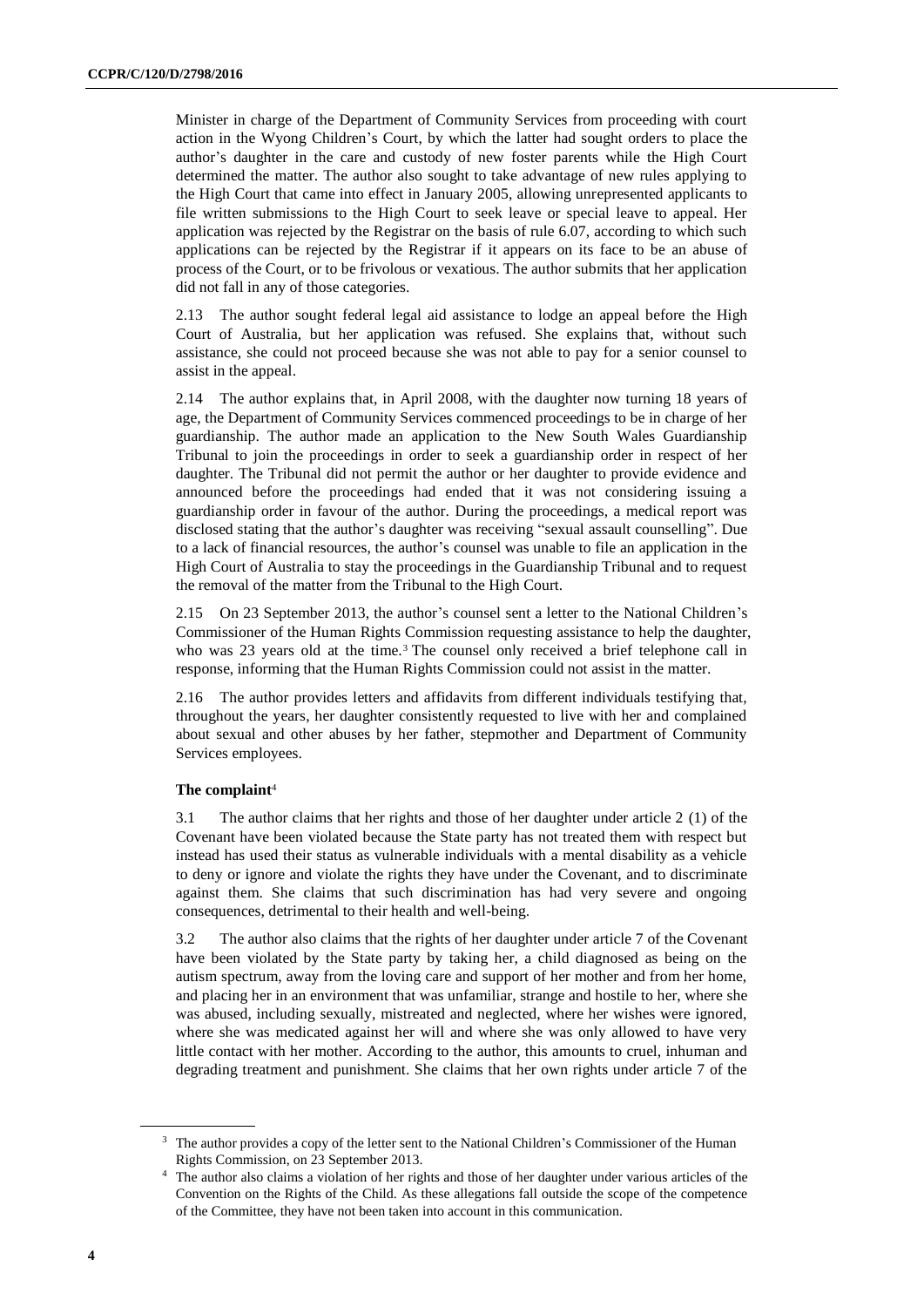Covenant have been violated owing, inter alia, to the fact that she has been deprived of the right to raise her daughter, which has caused her great distress and suffering.

3.3 The author further claims that the State party has deprived her daughter of her right to liberty and security, as enshrined by article 9 (1) of the Covenant, as she was kept in detention against her will. The author maintains that her daughter is not mentally ill, has not broken any laws or committed any criminal or civil offence, and has not been convicted of any offence in a court of law. The author claims that her daughter's wishes are being ignored and that her daughter is not permitted to see, speak or write to her.

3.4 The author maintains that her daughter's rights under article 12 (1) of the Covenant have been violated since she does not have a right to liberty of movement within the State party and she does not have the freedom to choose her residence. If she did, she would leave the premises where she is being detained against her will and go to live with her mother.

3.5 The author also maintains that her rights and the rights of her daughter under article 14 (1) of the Covenant have been violated since they were not treated fairly by the courts. The evidence they submitted in the proceedings was generally given very little weight, if any, and the written evidence was not subjected to cross-examination. She submits that they were both branded as "mentally ill" during the Sydney District Court proceedings and that an expert report during the Court appeal proceedings labelled her as having a paranoid delusion about what the Department of Community Services had done to her and her daughter. The author maintains that their rights under article 14 (3) of the Covenant were violated since, throughout the court proceedings, her daughter could not choose her legal representative and her instructions to her legal representative were ignored, supposedly owing to her mental disability. The daughter was not allowed to give evidence in the proceedings, as required by the New South Wales Guardianship Act. Furthermore, the medical experts who interviewed her daughter and provided their reports to the courts were not independent of the Department. The author submits that her daughter did not trust them and refused to talk to the report writers.

3.6 The author maintains that her rights and her daughter's rights under article 17 (1) of the Covenant have been violated since they were subjected to arbitrary/unlawful interference with their privacy and family life because of the "wrongful interference" of the Department of Community Services, which was carried out without legal grounds.

3.7 The author further claims that a violation of her rights and the rights of her daughter under article 23 (1) of the Covenant since the intervention of the State party destroyed the family unit that had consisted of the author, her daughter and other relatives.

3.8 The author submits that her daughter's rights under article 24 (1) of the Covenant have been violated since, as a child with autism, she did not have equal protection of the law. She claims that the daughter's status as a child with a disability was used as a vehicle by the State to discriminate against her.

3.9 Finally, the author claims that her rights under article 26 of the Covenant, to equality of treatment before the law and to equal protection of the law without any discrimination, have been violated. She also claims she has been discriminated against because of her mental, which in reality is only depression, and as a result she has been treated unfairly by the courts, where she has been denied procedural fairness and justice.

3.10 The author maintains that the key issues in the present case are her daughter's preferences and whether she had the mental capacity to know what is in her own best interest. She considers that her daughter has the mental capacity to make decisions that are in her own best interests, despite the opinions of what she calls her daughter's "carers/controllers".

#### **State party's observations on the admissibility**

4.1 On 3 February 2017, the State party submitted its observations on the admissibility of the communication. It considers that the author's allegations should be held inadmissible on various grounds. It submits that, for reasons of confidentiality of the situation under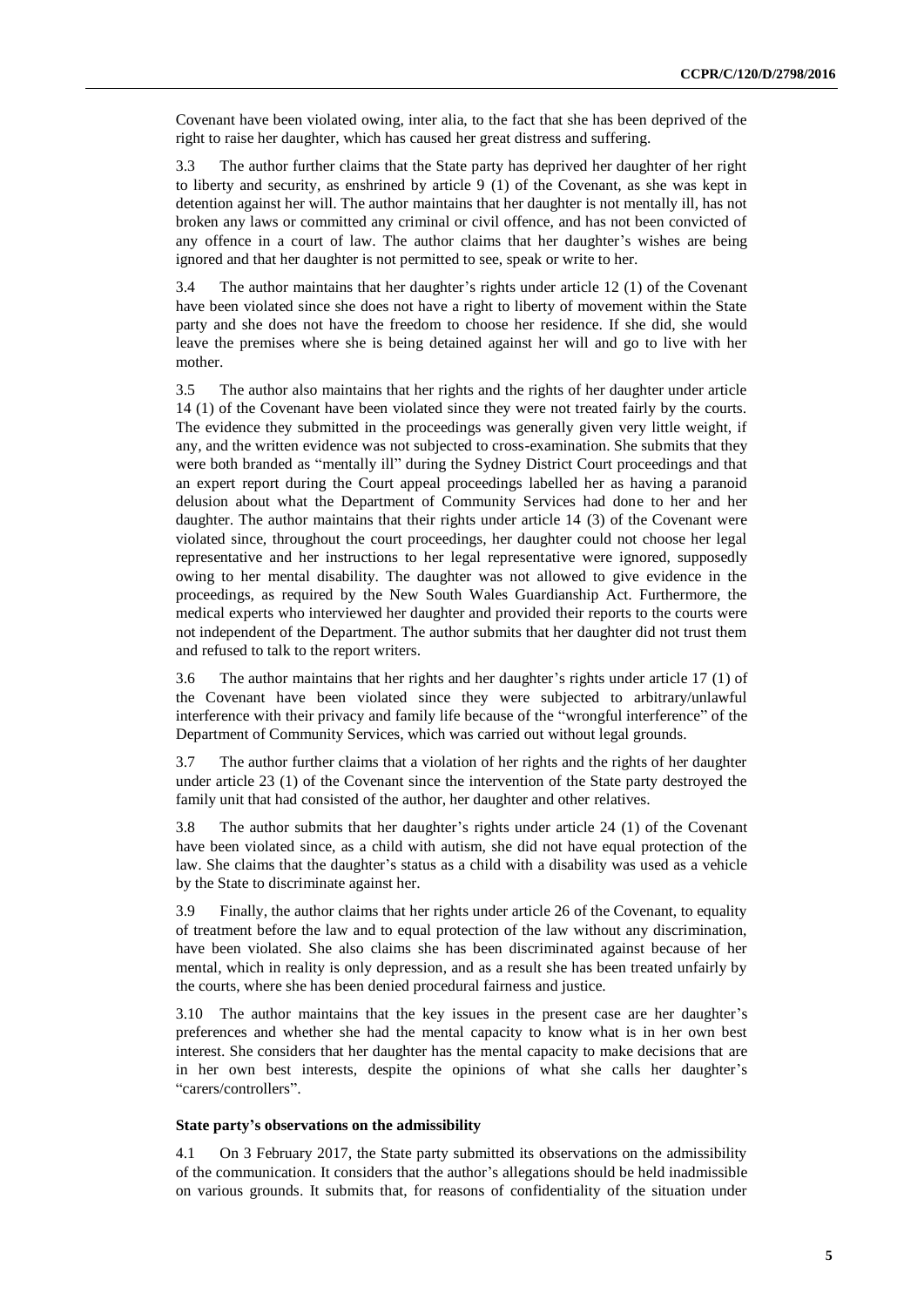review, it is not in a position to provide observations on the merits of the author's allegations until the admissibility of the communication is determined by the Committee.

4.2 The State party submits that the author lacks the authority to bring the communication on behalf of her daughter as required by rule 96 (b) of the Committee's rules of procedure. It explains that no documentation has been provided indicating that the author or her counsel have the authority to submit the complaint on behalf of the author's daughter, who is now an adult in her own rights. In that connection, the State party notes that the author herself recognizes that she has had limited contact with her daughter since 1996. The State party also notes that the complainant has not provided any evidence to demonstrate that she has had any legal guardianship over her daughter.

4.3 The State party submits that, considering the legal requirements with respect to the privacy of individuals and their health and other personal records, it would not adequately protect the author's right to protection against arbitrary and unlawful interference with privacy by providing sensitive personal information "to persons who may not have a legal right to access such information". On that basis, without being satisfied that relevant authorizations are in place in relation to the disclosure of information regarding the complainant's daughter, the State party considers that it is not in a position to disclose personal and health information about the author's daughter to the Committee.

4.4 The State party maintains that it is unable to respond in relation to the personal circumstances of the author's daughter. It considers that, to the extent that the allegations of violations in the communication relate to the author's daughter, they are inadmissible on the basis that neither the author nor her counsel have the authority to make such claims.

4.5 The State party also submits that the author has not demonstrated that she has exhausted all available domestic remedies, as required by rule 96 (f) of the Committee's rules of procedure and articles 2 and 5 (2) (b) of the Optional Protocol. The State party notes that a lack of financial means does not absolve the author of the requirement to exhaust all available domestic remedies and refers to the Committee's jurisprudence in *P.S. v. Denmark*, in which, noting that the author had refused to avail himself of domestic remedies "because of considerations of principle and in view of the costs involved", the Committee found that "financial considerations and doubts about the effectiveness of domestic remedies do not absolve the author from exhausting them". 5

4.6 In that connection, the State party indicates that a number of domestic remedies would appear to remain available to the author. It submits that the author could seek judicial redress from: (a) the Full Bench of the Family Court; (b) the Guardianship Division of the New South Wales Civil and Administrative Tribunal (if a guardianship order is in place); (c) the Supreme Court of New South Wales; (d) the Court of Appeal of New South Wales; and (e) the High Court of Australia. The State party explains that: (a) with respect to any care and protection orders made in relation to the author's custody over her daughter, the author does not indicate that she has sought leave to appeal any adverse decisions or orders of the Family Court to the Full Bench of the Family Court or sought special leave to appeal from the Full Bench of the Family Court to the High Court of Australia; (b) with respect to any guardianship orders that may have been made by the former New South Wales Guardianship Tribunal or Civil and Administrative Tribunal, the author does not demonstrate that she has sought review of such orders before the Civil and Administrative Tribunal, or appealed such orders before the New South Wales Supreme Court, New South Wales Court of Appeal or the High Court; and (c) with respect to any decisions that may have been made by the Public Guardian under any applicable guardianship order, the author does not demonstrate that she has utilized available review processes before the Civil and Administrative Tribunal or appealed any such review to the New South Wales Supreme Court, New South Wales Court of Appeal or High Court.

4.7 The State party submits that the author could also make a complaint to the New South Wales Ombudsman, which has the authority to investigate decisions and conduct of the Family and Community Services (formerly the Department of Community Services) and Public Guardian. It clarifies that the Ombudsman can receive and investigate

<sup>5</sup> See communication No. 397/1990, *P.S. v. Denmark*, Views adopted on 22 July 1992, para. 5.4.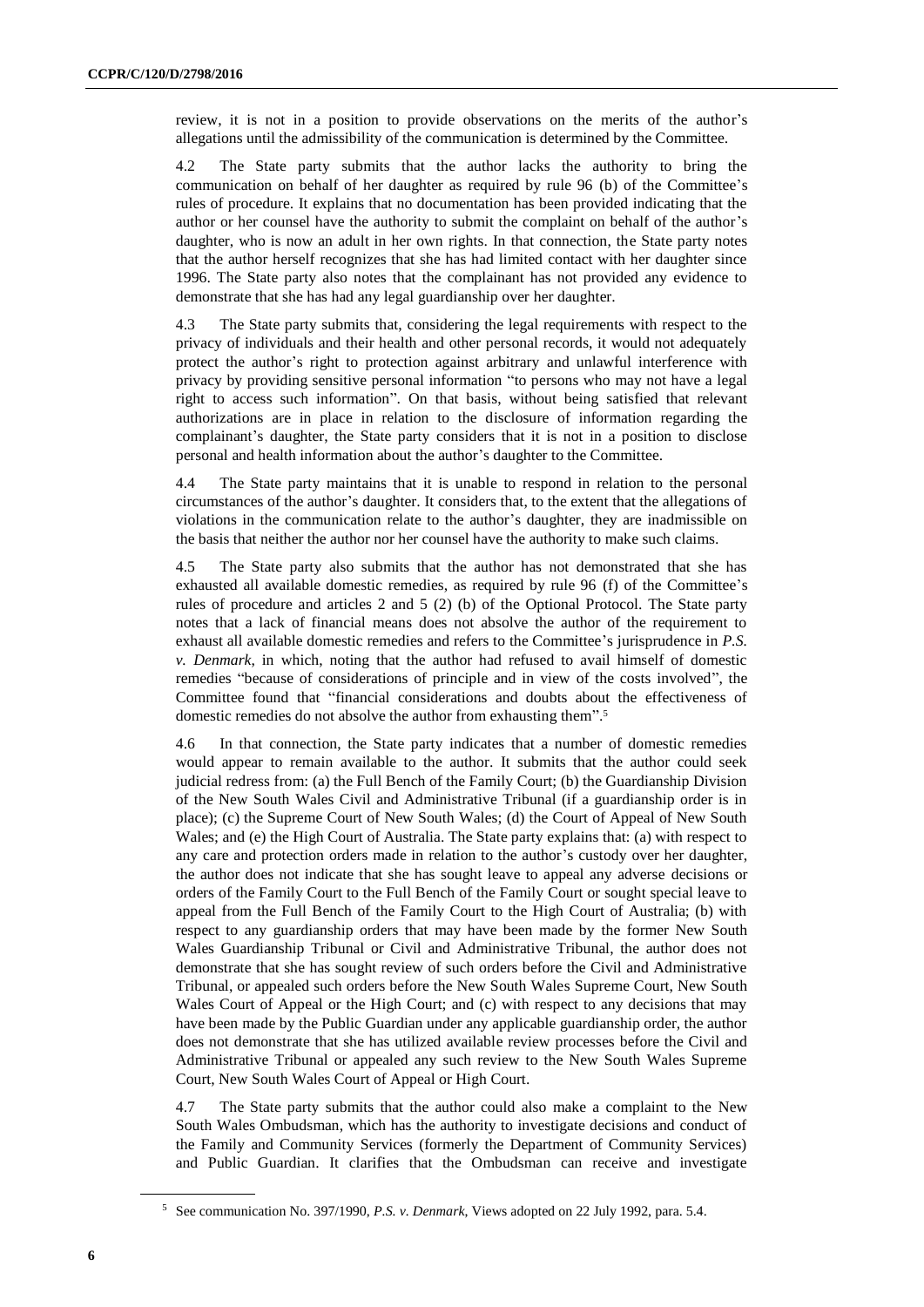complaints about community service providers, such as those who provide child protection services, out of home care, disability services and supported accommodation and assistance programme services.

4.8 The State party submits that, from the material available, it understands that, in February 2005, the author sought to file a special leave to appeal application with the High Court to challenge a single judge decision of the Family Court. According to the information available, the High Court refused to accept that application on the basis that the complainant had not exhausted her legal avenues of appeal through an appeal to the Full Bench of the Family Court.

4.9 The State party notes that, according to the author's submission, the State party provided legal aid to the author to assist her financially with her family court proceedings. The complainant's submissions indicate that she was refused a further application for Commonwealth legal aid on 20 June 2006. The author was also unsuccessful in her attempts to secure legal representation through the New South Wales Legal Aid Commission or her separate requests that the Commonwealth Attorney-General: (a) issue a fiat; and (b) intervene in the complainant's family law proceedings concerning her daughter.

4.10 The State party submits that the author does not provide any evidence to support her claims that she lacks financial resources to exhaust domestic remedies and that the remedies would not be effective. The State party submits that the legal remedies outlined above would have constituted effective remedies to the author's allegations, and that the author has provided insufficient information on her attempts to pursue the available domestic remedies outlined above. The State party considers that the domestic remedies that remain available could have provided timely and effective relief or redress to the author. It also considers that the author has not demonstrated that those remedies would be ineffective. In consequence, the Committee should declare the author's allegations inadmissible.

4.11 In regard to the author's allegations with respect to article 14 (3) of the Covenant, the State party submits that the proceedings to which the author refers — being civil proceedings relating to familial custody, guardianship and child protection arrangements are not criminal proceedings and, as such, clearly fall outside of the scope of article 14 (3) of the Covenant. The State party therefore considers that the author's claims made under article 14 (3) should also be dismissed *ratione materiae*.

4.12 The State party submits that the author's allegations under articles 2, 7, 9, 12, 14, 17, 23, 24 and 26 of the Covenant are insufficiently substantiated to enable the State party to respond and should be declared inadmissible pursuant to rule 96 (b) of the Committee's rules of procedure. The State party notes that the Committee has previously held that a "claim" is not merely an allegation, but "an allegation supported by substantiating material".

4.13 In that regard, the State party argues that the author has provided, by way of attachments to her communication, documents purportedly supporting her allegations, including but not limited to: affidavits made by the complainant and other persons in the course of legal proceedings and extracts of the complainant's legal applications and submissions to the jurisdictions of the State party, including alleged independent witness accounts of events. The State party indicates that, with the exception of one "minute of care" order from the Children's Court, one order and one interim order regarding parental responsibility from the Children's Court and one transcript of a closed court judgment, the complainant has not provided the necessary hearing transcripts, judgments and final orders made in each of the various legal care, custody and guardianship proceedings since 1996 to verify her claims.<sup>6</sup> The State party submits that the three orders and one transcript provided are not sufficient to substantiate her claims. It further explains that the relevant New South Wales authorities are not able to disclose relevant information to the Government of

<sup>6</sup> The State party refers to the following, attached to the communication: the Minute of Care Order dated 21 July 1997 from the Children's Court at Campsie; an order for sole parental responsibility made by the Children's Court at Wyong, dated 18 September 2002; the transcript of a closed court judgment by Judge Balla, dated 15 October 2003; and an interim order by the Children's Court at Wyong, dated 11 January 2005, by which the Court granted parental responsibility to the Minister on condition that the mother not contact the child directly or through a third party.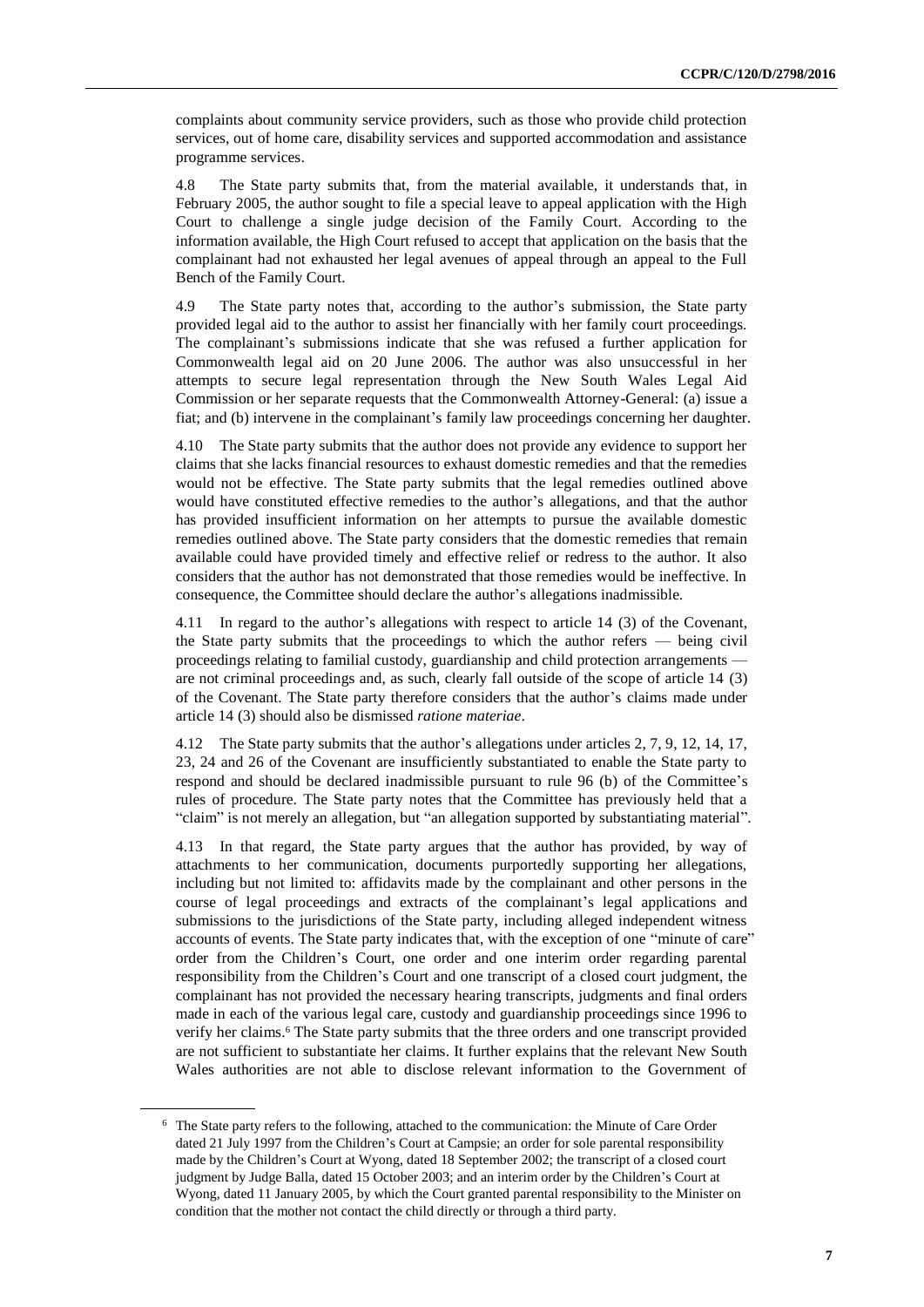Australia because such disclosure would constitute an arbitrary or unlawful interference with the privacy of the individuals involved.

## **Author's comments on the State party's observations**

5.1 The author submits that her allegations are more than sufficiently substantiated and supported by a plethora of court sealed legal documents, affidavits, medical reports and correspondence with government ministers, politicians and other entities. The author also clarifies that the remedy she is seeking is that her daughter be released from the guardianship of the Public Guardian and placed in her sole care.

5.2 Regarding the State party's statement that the communication has not been brought validly on behalf of the author's daughter, as required by rule 96 (b) of the Committee's rules of procedure, the author submits that she has not been allowed to have any contact with her daughter for the past six years. She has written a number of letters to the Public Guardian seeking to make contact with her daughter on special days, but all were refused on the grounds that her daughter did not want to see her, which she denies<sup>7</sup> She indicates that, considering the circumstances, she has not been able to seek the authority of the daughter's legal guardian, as her request would have been refused. The author claims that she has the standing and authority to bring the communication on behalf of her daughter because of the strong bond that she has with her as her mother.

5.3 The author also submits that she is very concerned that her daughter's health is deteriorating rapidly as, the last time she saw her, in 2010, she had been grossly overweight and drugged.

5.4 Regarding the State party's submission that the author's allegation with respect to the violation of her owns rights under the Covenant are inadmissible as she has not exhausted all available domestic remedies, the author claims that she has used all domestic remedies mentioned by the State party, except the New South Wales Supreme Court. She decided instead to use the Family Court of Australia, which has much more experience in handling children's matters and has federal jurisdiction, and has the same *parens patriae* jurisdiction as the state supreme courts. She also claims that, in all the court proceeding, neither she nor her witnesses nor the medical experts who have been treating the author and her daughter for a number of years were given credibility.

5.5 With regard to the State party's argument that the author's allegations under article 14 (3) of the Covenant are inadmissible as the article does not apply to civil law or family lay proceeding, the author claims that the outcome of the proceeding have resulted much more onerous and severe to her daughter than if she had committed a criminal offence, and that the judgment has destroyed their lives and health.

5.6 The author submits that, owing to lack of financial means and legal aid funding, she could not obtain all relevant transcripts, evidence, judgments or orders concerning the protection, care and custody of her daughter required by the State party. The author also submits that the State party could have taken instructions from her and could have obtained all documents needed from the Department of Community Services.

5.7 The author finally submits that, on 24 November 2015, she attempted to get her daughter to give evidence in the Royal Commission into Child Abuse of the Federal Government. However, the guardian of the author's daughter did not allow her to give evidence to the Commission.

# **Additional observations by the State party on the admissibility**

6.1 On 19 May 2017, the State party submitted additional observations on the admissibility of the communication. It submits that it has reviewed the author's additional submissions and determined that there is no new information or evidence provided to alter its original assessment that the author's claims are inadmissible.

<sup>7</sup> The author provides copies of her letters to the Public Guardian seeking contact with her daughter and the response she received from him.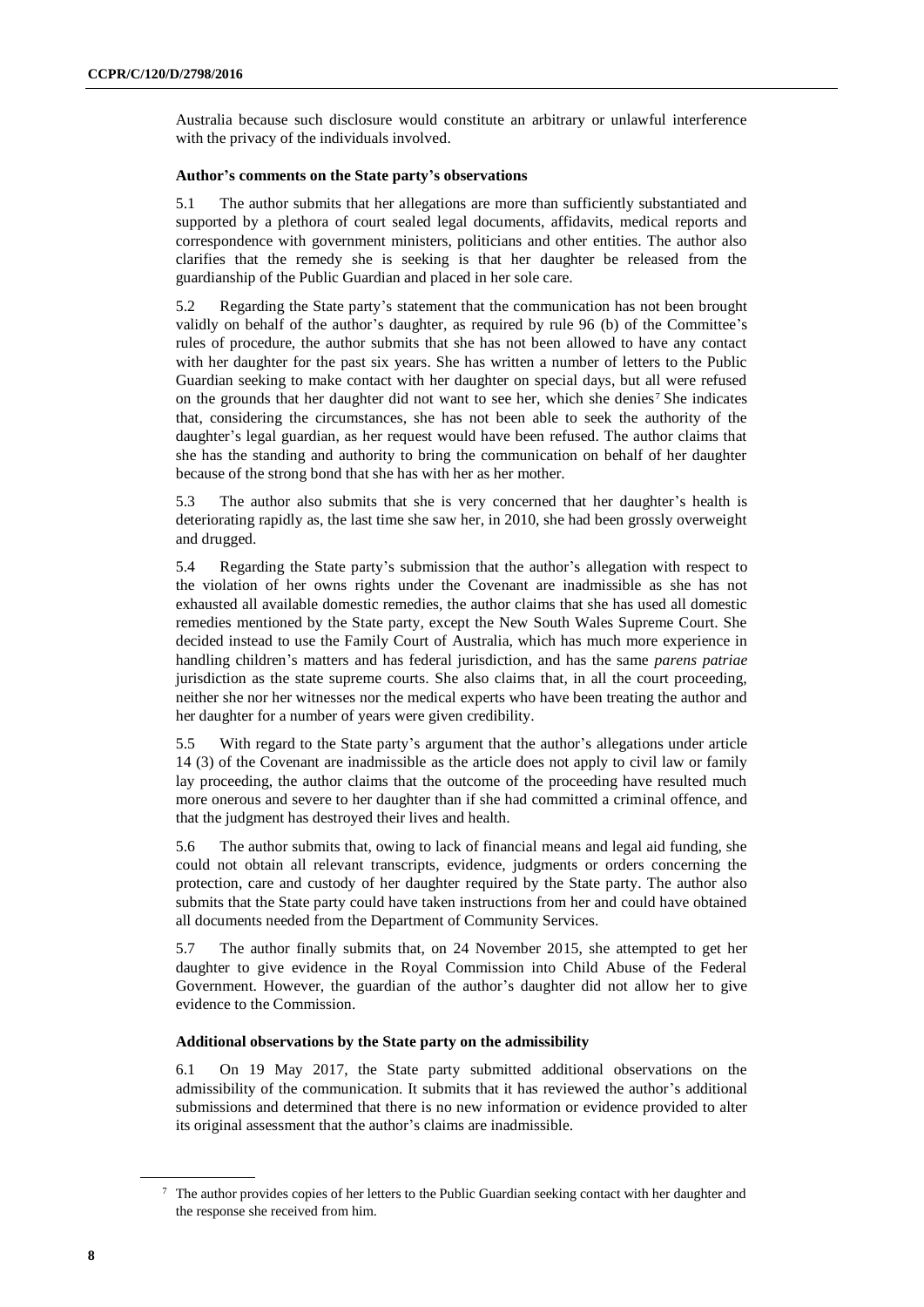6.2 The State party reiterates that the author has failed to exhaust the domestic remedies available to her with respect to any guardianship orders that may have been made. With regard to the author's argument that the lack of credibility afforded to her evidence led her to choose not to exhaust domestic remedies, the State party submits that, if a party to a proceeding is not satisfied with the decision, the appropriate avenue of review is through the appeal process. It explains that the appeal process enables a person involved in legal proceedings to challenge the decision of a court. It also notes that it is a fundamental part of its legal system that all persons with standing are afforded the right to challenge decisions that affect their legal rights.

6.3 Regarding the reference made by the author to the Royal Commission into Institutional Responses to Child Sexual Abuse, the State party submits that, on 10 May 2017, it was advised by the Chief Executive Officer of the Royal Commission that, owing to privacy reasons, it was unable to disclose any information on any dealings it may have had in relation to the complainant or her daughter.

6.4 Concerning the author's argument that she did not appeal the decision in her proceeding before a single family court judge to the Full Bench of the Family Court of Australia but instead attempted to proceed on appeal directly to the High Court of Australia, the State party submits that the two decisions mentioned by the author (High Court decision of *Duff v. Duff*, 1977; and Family Court of Australia case *Re, Z* (No. 2), 1996) in support of her argument are not relevant to her case and do not give her the authority not to pursue the appropriate appeals process to the Full Bench of the Family Court before proceeding to apply for leave to appeal in the High Court.

#### **Issues and proceedings before the Committee**

#### *Consideration of admissibility*

7.1 Before considering any claims contained in a communication, the Human Rights Committee must decide, in accordance with rule 93 of its rules of procedure, whether it is admissible under the Optional Protocol to the Covenant.

7.2 The Committee has ascertained, as required by article 5 (2) (a) of the Optional Protocol, that the same matter is not being examined under any other international procedure of investigation or settlement.

7.3 The Committee notes the State party's contention that the author's allegations are inadmissible because the author has not demonstrated that she has exhausted all available domestic remedies; she lacks authority to bring the communication on behalf of her daughter; a number of the author's claims are inadmissible *ratione materiae*; and her allegations under articles 2, 7, 9, 12, 14, 17, 23, 24 and 26 of the Covenant are insufficiently substantiated.

7.4 The Committee takes note of the State party's argument that a number of domestic remedies would appear to remain available to the author, particularly: (a) the Full Bench of the Family Court; (b) the Guardianship Division of the New South Wales Civil and Administrative Tribunal (if a guardianship order is in place); (c) the Supreme Court of New South Wales; (d) the Court of Appeal of New South Wales; and (e) the High Court of Australia. The Committee notes the author's explanation that she could not exhaust all available domestic remedies owing to a lack of financial resources and to the fact that her requests for legal aid had been refused. In that connection, the Committee notes the State party's submission that the author does not provide any evidence to support her claims that she lacks financial resources to exhaust domestic remedies. The Committee further notes that the author does not provide any information as to the reasons why her requests for legal aid were rejected.

7.5 The Committee also notes the author's concern about the effectiveness of the remedies available considering that, in all the court proceedings in which she was involved, she and her witnesses were not given credibility. In that regard, the Committee observes that the author does not make any reference to previous jurisprudence or otherwise substantiate her allegations that the domestic remedies available would be ineffective in her case. The Committee recalls that, according to its jurisprudence, the author's doubts about